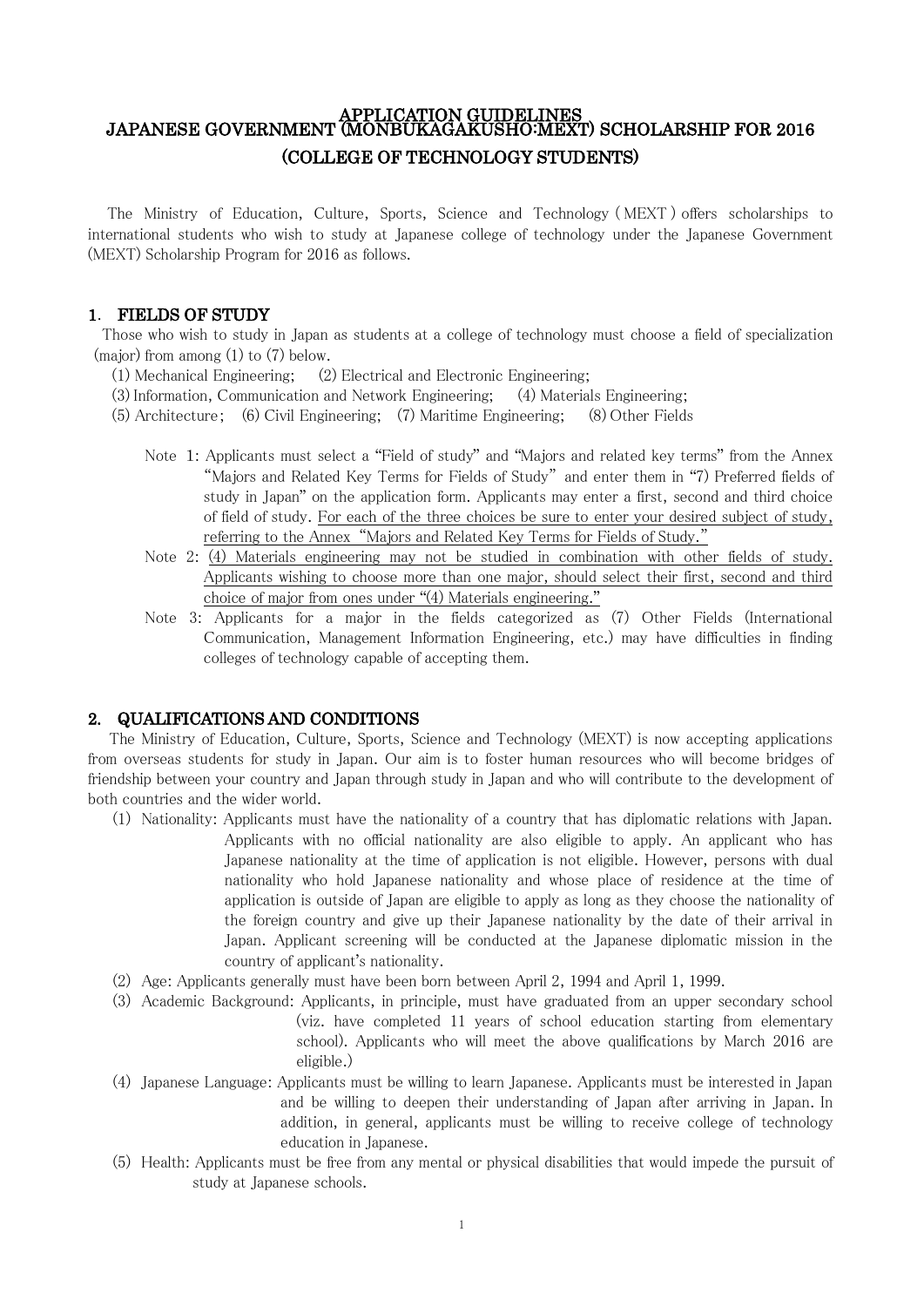- (6) Arrival in Japan: In principle, the selected applicants must be able to leave for and arrive in Japan between the 1st and 7th of April 2016.
- (7) Visa Requirement: Applicants must acquire College Student (ryugaku) visas before entering Japan. They then enter Japan with the College Student (ryugaku) residence status. Please also note that those who change their visa status to one other than College Student after arrival in Japan will lose their qualification to be Japanese Government Scholarship recipients from the date when their visa status changes.
- (8) Others: After returning to the home country, former scholarship recipients shall cooperate with the conducting of post-return survey questionnaires, participate in events conducted by Japanese diplomatic missions in their country, and work to improve relations between the home country and Japan.
- (9) Any applicant who meets any or all of the following conditions is ineligible. If identified after the start of the scholarship period, the applicant will be required to withdraw from the scholarship:
	- ① Those who are military personnel or military civilian employees at the time of their arrival in Japan;
	- ② Those who cannot arrive in Japan during the period designated by MEXT or the accepting university; ③ An applicant who is a previous recipient of a Japanese government scholarship;
	- ④ Those who are currently enrolled at a Japanese university with a College Student (ryugaku) residence status; those enrolled, or scheduled to be enrolled, at a Japanese university as a privately financed international student during the period when the scholarship application was filed in the home country until prior to the start of the provision of the scholarship; This does not apply to current self-financed international students at Japanese universities who will complete their courses of study and return to their countries before the end of the current fiscal year;
	- ⑤ Recipients of scholarships from institutions other than MEXT (including government institutions in their home countries) that overlap with the Japanese Government Scholarship (Prospective beneficiaries are included);
	- ⑥ Applicants who are expected to graduate at the time of application and cannot satisfy the qualifications and the conditions related to academic background by the deadline given; or
	- ⑦ Holders of dual nationality at the time of application who cannot verify that they will give up Japanese nationality by the time of the arrival in Japan.

#### 3. PERIOD OF SCHOLARSHIP

- (1) The scholarship period will last for four years from April 2016 to March 2020, including one-year preparatory education in the Japanese language and other subjects due to be provided upon arrival in Japan. For scholarship grantees majoring in maritime engineering, the scholarship period will be four and a half years, lasting up to September 2020.
- (2) If a grantee graduates from a college of technology and is admitted for enrollment in an advanced course at a college of technology or university as a junior transferee, he/she may have the period of his/her scholarship extended upon successful examination by MEXT and provided that he/she has outstanding academic achievement that meets certain criteria. If a grantee completes an advanced course at a college of technology and satisfies the requirements established by the National Institution for Academic Degrees and University Evaluation, he/she may apply to the Institution for a bachelor's degree in engineering.

#### 4. SCHOLARSHIP BENEFITS

(1) Allowance: 117,000 yen per month. (In case that the recipient research in a designated region, 2,000 or 3,000 yen per month will be added. The monetary amount each year may be subject to change due to budgetary reasons.) The scholarship is cancelled in principle if the recipient is absent from the college of technology or preparatory Japanese-teaching institution for an extended period. The scholarship will be also cancelled in principle in the following situations. If the recipient has been receiving the scholarship despite his/her falling under any of the following situations, the recipient will be ordered to return the amount of scholarship that he/she received during the period wherein he/she was involved with any of the following situations.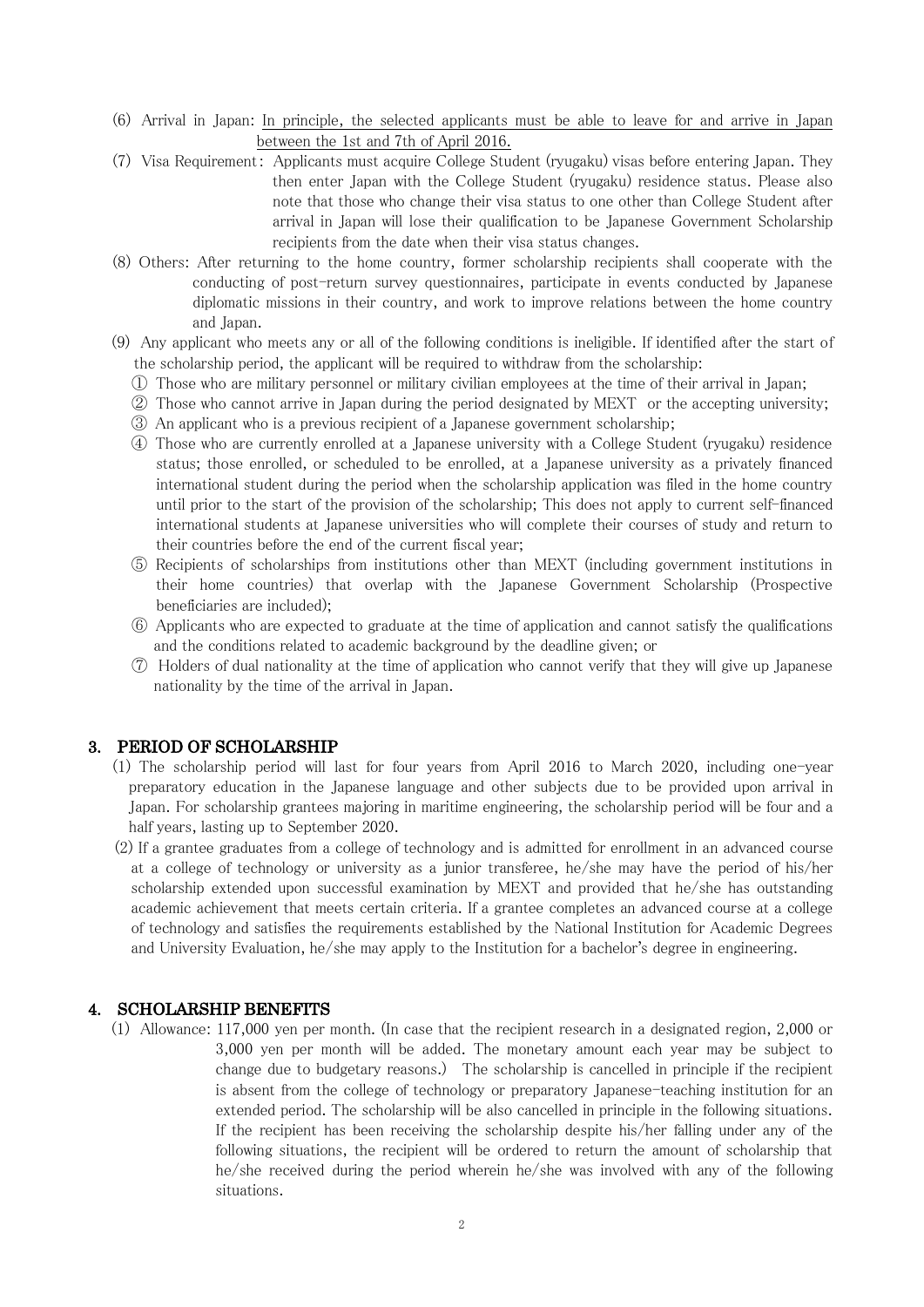① The recipient is determined to have made a false statement on his/her application;

- ②The recipient violates any article of his/her pledge to the Minister of Education, Culture, Sports, Science and Technology;
- ③The recipient violates any Japanese laws;
- ④The recipient is subject to disciplinary action by the college of technology, including expulsion;
- ⑤It has been determined that it will be impossible for the recipient to complete the training course within the standard time period because of poor academic grades or suspension from the college of technology;
- ⑥The recipient's residence status has changed to one other than College Student as defined in the Appended Table I-4 of the Immigration Act;
- ⑦The recipient has received a scholarship from another institution (excluding those specified for research expenditures); or
- ⑧The recipient has proceeded to a higher level of education without receiving approval for an extension of the period of the scholarship.
- (2) Traveling costs:
	- ① Transportation to Japan: The recipient will be provided, according to his/her itinerary and route as designated by MEXT, with an economy-class airplane ticket from the international airport nearest to his/her home country residence \* to the New Tokyo International Airport or any other international airport that the appointed university usually uses. Expenses such as inland transportation from his/her home address to the international airport, airport tax, airport usage fees, special taxes on travel, or inland transportation within Japan will NOT be covered. (\*The address in the country of the recipient's nationality stated in the application form is in principle regarded as the recipient's "home country residence.")
	- ② Transportation from Japan: In principle, the recipient who returns to his/her home country within the fixed period after the expiration of his/her scholarship will be provided, upon application, with an economy-class airplane ticket for travel from the New Tokyo International Airport or any other international airport that the appointed university usually uses to the international airport nearest to his/her home address.
	- Note 1: If a grantee returns home without the granting of an extension even though he/she may have applied for an extension of the scholarship period, he/she will not, in principle, be reimbursed for the travel expenses to return to the home country.
	- Note 2: Any aviation and accident insurance to and from Japan shall be paid for by the recipient.
	- Note 3: If a grantee continues to stay in Japan after the scholarship period has ended, he/she will not be paid travel expenses to return to the home country for a temporary return.
- (3) Tuition and Other Fees: Fees for the entrance examination, matriculation, and tuition at universities will be paid by the Japanese government.

#### 5. SELECTION AND NOTIFICATION

(1) In cooperation with the government of the applicants' countries the Japanese diplomatic missions in those countries will conduct primary screening of applicants by means of submitted application documents, interviews and academic examinations.

[Examination subjects]

All applicants wishing to study (4) Materials engineering must sit for examinations in Japanese, English, mathematics, and chemistry.

All applicants wishing to study in fields other than (4) Materials engineering must sit for examinations in Japanese, English, mathematics, and physics.

(2) Results of the primary screening will be notified to each applicant on the date designated by the Japanese diplomatic mission.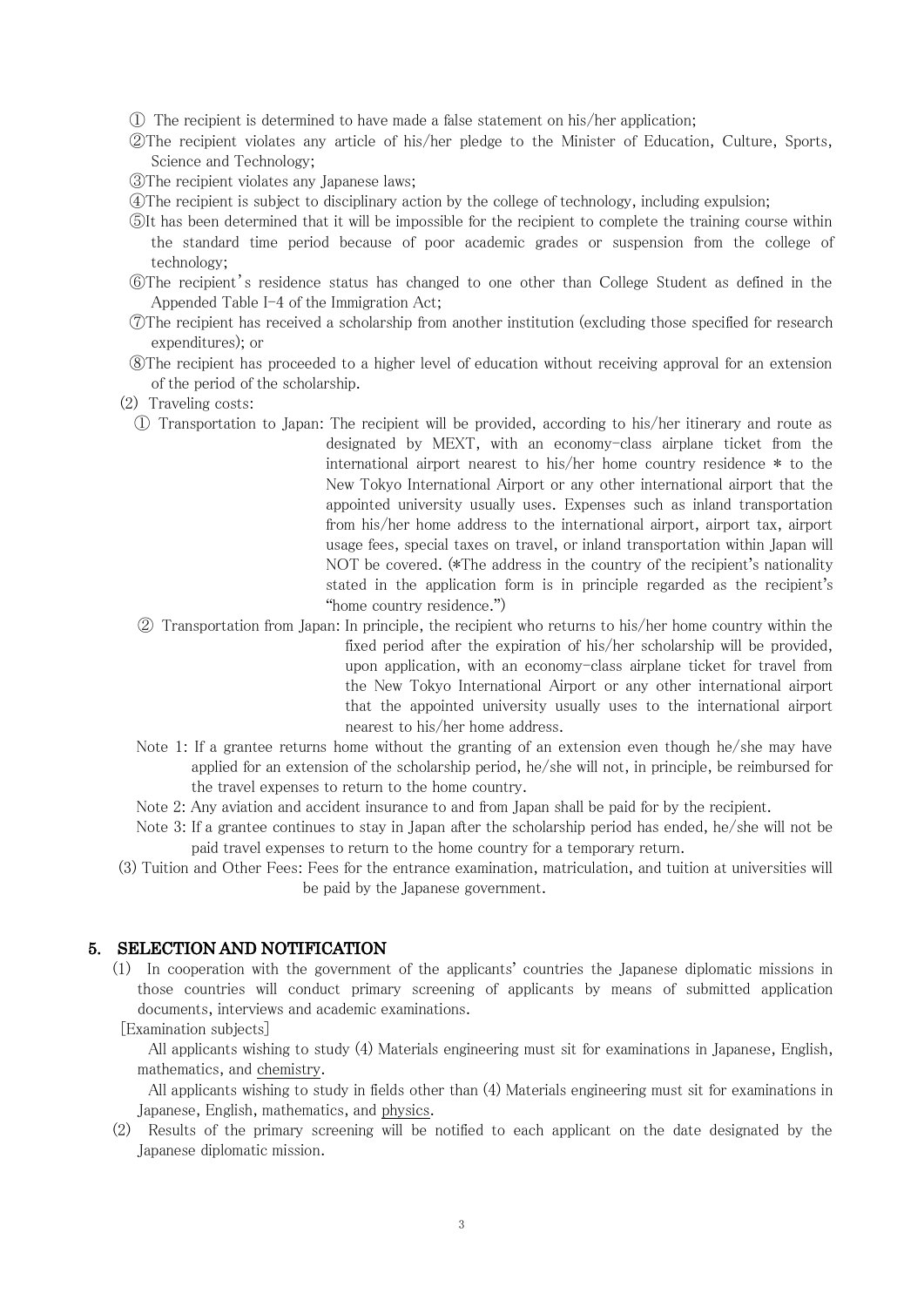(3) Applicants who have been selected through this primary screening will be recommended to MEXT. MEXT will then conduct the final selection of the recommended applicants and decide the scholarship grantees. MEXT may select candidates from each field of study.

## 6. EDUCATION AT PREAPRATORY EDUCATION PRIOR TO PLACEMENT AT COLLEGE OF **TECHNOLOGY**

(1) Preparatory Education: Each grantee will be enrolled at a preparatory school designated by MEXT for a one-year intensive course in the Japanese language and other subjects necessary for preparation for proceeding to a college of technology. The preparatory course lasts for one year, mainly consisting of education in the Japanese language as well as in Japanese affairs, mathematics, etc.

(2) Change of Major Field of Study: A grantee will not be permitted to change his/her major field of study.

(3) Point for consideration: A grantee will not be allowed to proceed to a college of technology if he/she is determined to be incapable of completing the prescribed course at the preparatory school.

(The grantee will be required to return to his/her home country upon such determination.)

#### 7. EDUCATION AT COLLEGE OF TECHNOLOGY

- (1) Entrance into a College of Technology: A grantee who has completed the prescribed course at the preparatory school will go on to a college of technology designated by MEXT. The college of technology will be decided by MEXT upon consultation with the college concerned. No objection by the grantee against the decision will be allowed. An Applicant who wishes to major in maritime engineering must have vision of 0.5 or more in either eye with or without glasses, and no color-blindness.
- (2) Graduation: A college of technology operates under a five-year course requiring graduation from a junior high school for entrance, but the grantees of this scholarship will be enrolled into a thirdyear course and receive specialized education for three years prior to graduation (or three and a half years for those who major in maritime engineering). A grantee who graduates will be awarded a diploma and an associate degree.
- (3) Language Used in Education: All classes will be given in the Japanese language.
- (4) Change of Major Field: A grantee will not be permitted in principle to change his/her major field of study.

#### 8. APPLICATION PROCEDURE

Applicants must submit the following documents to the Japanese diplomatic missions by the required date. The submitted documents will not be returned.

①Application Form (a prescribed form) 【original 2】※photo

②Academic transcript for the past 3 years【original 1, copy 1】

③Graduation certificate of the last school attended (or certificate of expected graduation for an applicant due to graduate)【original 1, copy 1】

 $\mathcal{L}$ Recommendation from the principal or the adviser of the last school attended [original 1, copy 1]

⑤Medical certificate (prescribed form) 【original 1, copy 1】

⑥Certificate of enrollment (for an applicant currently enrolled in a university) 【original 1, copy 1】

- Note 1: These documents must be written in Japanese or English, or translations in either of these languages should be attached.
- Note 2: Photographs (4.5×3.5 cm, taken within the past six months, upper body, full-faced, uncapped. Write your name and nationality on the reverse and paste them onto the Application Form and Placement Preference Form) attached to the original application must be originals; copies are not acceptable. It is acceptable to paste the data of photo on each application form and print it. (To print your photos and paste it on the application form is not allowed.)